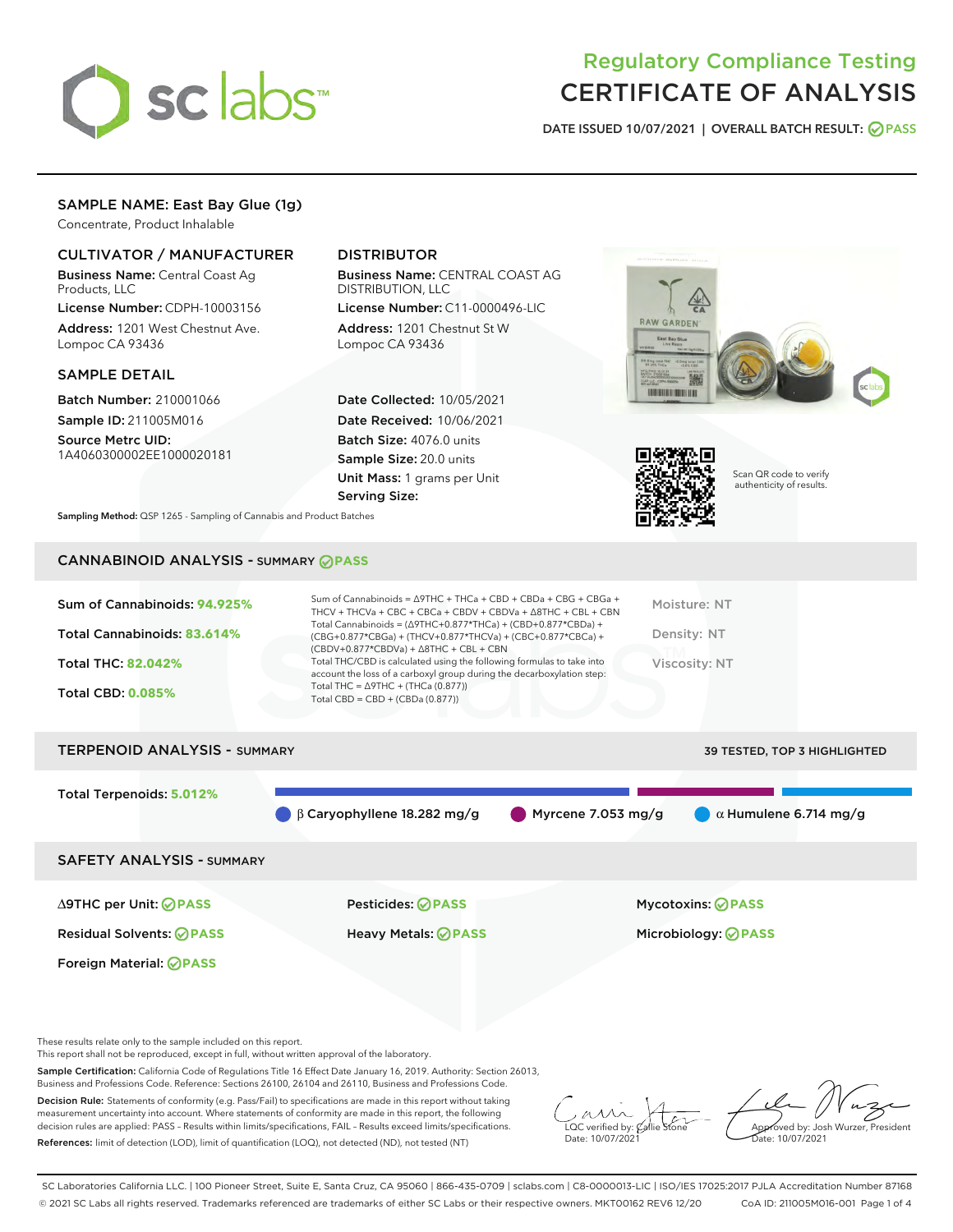



EAST BAY GLUE (1G) | DATE ISSUED 10/07/2021 | OVERALL BATCH RESULT: @ PASS

#### CANNABINOID TEST RESULTS - 10/07/2021 2 PASS

Tested by high-performance liquid chromatography with diode-array detection (HPLC-DAD). **Method:** QSP 1157 - Analysis of Cannabinoids by HPLC-DAD

#### TOTAL CANNABINOIDS: **83.614%**

Total Cannabinoids (Total THC) + (Total CBD) + (Total CBG) + (Total THCV) + (Total CBC) + (Total CBDV) + ∆8THC + CBL + CBN

TOTAL THC: **82.042%** Total THC (∆9THC+0.877\*THCa)

TOTAL CBD: **0.085%**

Total CBD (CBD+0.877\*CBDa)

TOTAL CBG: 0.92% Total CBG (CBG+0.877\*CBGa)

TOTAL THCV: 0.275% Total THCV (THCV+0.877\*THCVa)

TOTAL CBC: 0.292% Total CBC (CBC+0.877\*CBCa)

TOTAL CBDV: ND Total CBDV (CBDV+0.877\*CBDVa)

| <b>COMPOUND</b>  | LOD/LOQ<br>(mg/g)          | <b>MEASUREMENT</b><br><b>UNCERTAINTY</b><br>mg/g | <b>RESULT</b><br>(mg/g) | <b>RESULT</b><br>(%) |
|------------------|----------------------------|--------------------------------------------------|-------------------------|----------------------|
| <b>THCa</b>      | 0.05 / 0.14                | ±23.197                                          | 902.59                  | 90.259               |
| <b>A9THC</b>     | 0.06 / 0.26                | ±0.992                                           | 28.85                   | 2.885                |
| <b>CBGa</b>      | 0.1/0.2                    | ±0.49                                            | 9.3                     | 0.93                 |
| <b>CBCa</b>      | 0.07/0.28                  | ±0.163                                           | 3.33                    | 0.333                |
| <b>THCVa</b>     | 0.07/0.20                  | ±0.150                                           | 3.14                    | 0.314                |
| <b>CBG</b>       | 0.06/0.19                  | ±0.042                                           | 1.07                    | 0.107                |
| <b>CBDa</b>      | 0.02/0.19                  | ±0.028                                           | 0.97                    | 0.097                |
| <b>CBC</b>       | 0.2 / 0.5                  | N/A                                              | $<$ LOQ                 | $<$ LOQ              |
| $\triangle$ 8THC | 0.1/0.4                    | N/A                                              | <b>ND</b>               | <b>ND</b>            |
| <b>THCV</b>      | 0.1 / 0.2                  | N/A                                              | <b>ND</b>               | <b>ND</b>            |
| <b>CBD</b>       | 0.07/0.29                  | N/A                                              | <b>ND</b>               | <b>ND</b>            |
| <b>CBDV</b>      | 0.04 / 0.15                | N/A                                              | <b>ND</b>               | <b>ND</b>            |
| <b>CBDVa</b>     | 0.03 / 0.53                | N/A                                              | <b>ND</b>               | <b>ND</b>            |
| <b>CBL</b>       | 0.06 / 0.24                | N/A                                              | <b>ND</b>               | <b>ND</b>            |
| <b>CBN</b>       | 0.1/0.3                    | N/A                                              | <b>ND</b>               | <b>ND</b>            |
|                  | <b>SUM OF CANNABINOIDS</b> |                                                  | 949.25 mg/g             | 94.925%              |

#### **UNIT MASS: 1 grams per Unit**

| ∆9THC per Unit                        | 1120 per-package limit     | 28.85 mg/unit<br><b>PASS</b> |
|---------------------------------------|----------------------------|------------------------------|
| <b>Total THC per Unit</b>             |                            | 820.42 mg/unit               |
| <b>CBD per Unit</b>                   |                            | <b>ND</b>                    |
| <b>Total CBD per Unit</b>             |                            | $0.85$ mg/unit               |
| Sum of Cannabinoids<br>per Unit       |                            | 949.25 mg/unit               |
| <b>Total Cannabinoids</b><br>per Unit |                            | 836.14 mg/unit               |
| <b>MOISTURE TEST RESULT</b>           | <b>DENSITY TEST RESULT</b> | <b>VISCOSITY TEST RESULT</b> |

Not Tested

Not Tested

Not Tested

#### TERPENOID TEST RESULTS - 10/07/2021

Terpene analysis utilizing gas chromatography-flame ionization detection (GC-FID). **Method:** QSP 1192 - Analysis of Terpenoids by GC-FID

| <b>COMPOUND</b>           | LOD/LOQ<br>(mg/g) | <b>MEASUREMENT</b><br><b>UNCERTAINTY</b><br>mg/g | <b>RESULT</b><br>(mg/g)                         | <b>RESULT</b><br>(%) |
|---------------------------|-------------------|--------------------------------------------------|-------------------------------------------------|----------------------|
| $\beta$ Caryophyllene     | 0.004 / 0.012     | ±0.6508                                          | 18.282                                          | 1.8282               |
| <b>Myrcene</b>            | 0.008 / 0.025     | ±0.0910                                          | 7.053                                           | 0.7053               |
| $\alpha$ Humulene         | 0.009/0.029       | ±0.2155                                          | 6.714                                           | 0.6714               |
| Limonene                  | 0.005 / 0.016     | ±0.0833                                          | 5.823                                           | 0.5823               |
| trans- $\beta$ -Farnesene | 0.008 / 0.025     | ±0.0809                                          | 2.278                                           | 0.2278               |
| Linalool                  | 0.009 / 0.032     | ±0.0790                                          | 2.080                                           | 0.2080               |
| $\alpha$ Bisabolol        | 0.008 / 0.026     | ±0.0719                                          | 1.347                                           | 0.1347               |
| <b>Terpineol</b>          | 0.016 / 0.055     | ±0.0587                                          | 0.956                                           | 0.0956               |
| Ocimene                   | 0.011 / 0.038     | ±0.0284                                          | 0.885                                           | 0.0885               |
| Fenchol                   | 0.010 / 0.034     | ±0.0312                                          | 0.806                                           | 0.0806               |
| Guaiol                    | 0.009 / 0.030     | ±0.0379                                          | 0.802                                           | 0.0802               |
| $\beta$ Pinene            | 0.004 / 0.014     | ±0.0082                                          | 0.712                                           | 0.0712               |
| $\alpha$ Pinene           | 0.005 / 0.017     | ±0.0044                                          | 0.512                                           | 0.0512               |
| Terpinolene               | 0.008 / 0.026     | ±0.0101                                          | 0.495                                           | 0.0495               |
| Nerolidol                 | 0.009 / 0.028     | ±0.0298                                          | 0.473                                           | 0.0473               |
| Caryophyllene<br>Oxide    | 0.010 / 0.033     | ±0.0115                                          | 0.249                                           | 0.0249               |
| <b>Borneol</b>            | 0.005 / 0.016     | ±0.0102                                          | 0.242                                           | 0.0242               |
| Valencene                 | 0.009 / 0.030     | ±0.0100                                          | 0.145                                           | 0.0145               |
| Camphene                  | 0.005 / 0.015     | ±0.0010                                          | 0.083                                           | 0.0083               |
| Fenchone                  | 0.009 / 0.028     | ±0.0017                                          | 0.059                                           | 0.0059               |
| Geraniol                  | 0.002 / 0.007     | ±0.0018                                          | 0.040                                           | 0.0040               |
| Citronellol               | 0.003 / 0.010     | ±0.0018                                          | 0.037                                           | 0.0037               |
| Sabinene Hydrate          | 0.006 / 0.022     | ±0.0012                                          | 0.030                                           | 0.0030               |
| Nerol                     | 0.003 / 0.011     | ±0.0008                                          | 0.017                                           | 0.0017               |
| $\alpha$ Phellandrene     | 0.006 / 0.020     | N/A                                              | <loq< th=""><th><loq< th=""></loq<></th></loq<> | <loq< th=""></loq<>  |
| $\alpha$ Terpinene        | 0.005 / 0.017     | N/A                                              | <loq< th=""><th><loq< th=""></loq<></th></loq<> | <loq< th=""></loq<>  |
| Eucalyptol                | 0.006 / 0.018     | N/A                                              | <loq< th=""><th><loq< th=""></loq<></th></loq<> | <loq< th=""></loq<>  |
| $\gamma$ Terpinene        | 0.006 / 0.018     | N/A                                              | <loq< th=""><th><loq< th=""></loq<></th></loq<> | <loq< th=""></loq<>  |
| Isoborneol                | 0.004 / 0.012     | N/A                                              | <loq< th=""><th><loq< th=""></loq<></th></loq<> | <loq< th=""></loq<>  |
| Geranyl Acetate           | 0.004 / 0.014     | N/A                                              | <loq< th=""><th><loq< th=""></loq<></th></loq<> | <loq< th=""></loq<>  |
| Sabinene                  | 0.004 / 0.014     | N/A                                              | ND                                              | ND                   |
| 3 Carene                  | 0.005 / 0.018     | N/A                                              | <b>ND</b>                                       | <b>ND</b>            |
| p-Cymene                  | 0.005 / 0.016     | N/A                                              | <b>ND</b>                                       | <b>ND</b>            |
| (-)-Isopulegol            | 0.005 / 0.016     | N/A                                              | ND                                              | ND                   |
| Camphor                   | 0.006 / 0.019     | N/A                                              | ND                                              | ND                   |
| Menthol                   | 0.008 / 0.025     | N/A                                              | <b>ND</b>                                       | <b>ND</b>            |
| $R-(+)$ -Pulegone         | 0.003 / 0.011     | N/A                                              | ND                                              | ND                   |
| $\alpha$ Cedrene          | 0.005 / 0.016     | N/A                                              | <b>ND</b>                                       | <b>ND</b>            |
| Cedrol                    | 0.008 / 0.027     | N/A                                              | <b>ND</b>                                       | <b>ND</b>            |
| <b>TOTAL TERPENOIDS</b>   |                   |                                                  | 50.120 mg/g                                     | 5.012%               |

SC Laboratories California LLC. | 100 Pioneer Street, Suite E, Santa Cruz, CA 95060 | 866-435-0709 | sclabs.com | C8-0000013-LIC | ISO/IES 17025:2017 PJLA Accreditation Number 87168 © 2021 SC Labs all rights reserved. Trademarks referenced are trademarks of either SC Labs or their respective owners. MKT00162 REV6 12/20 CoA ID: 211005M016-001 Page 2 of 4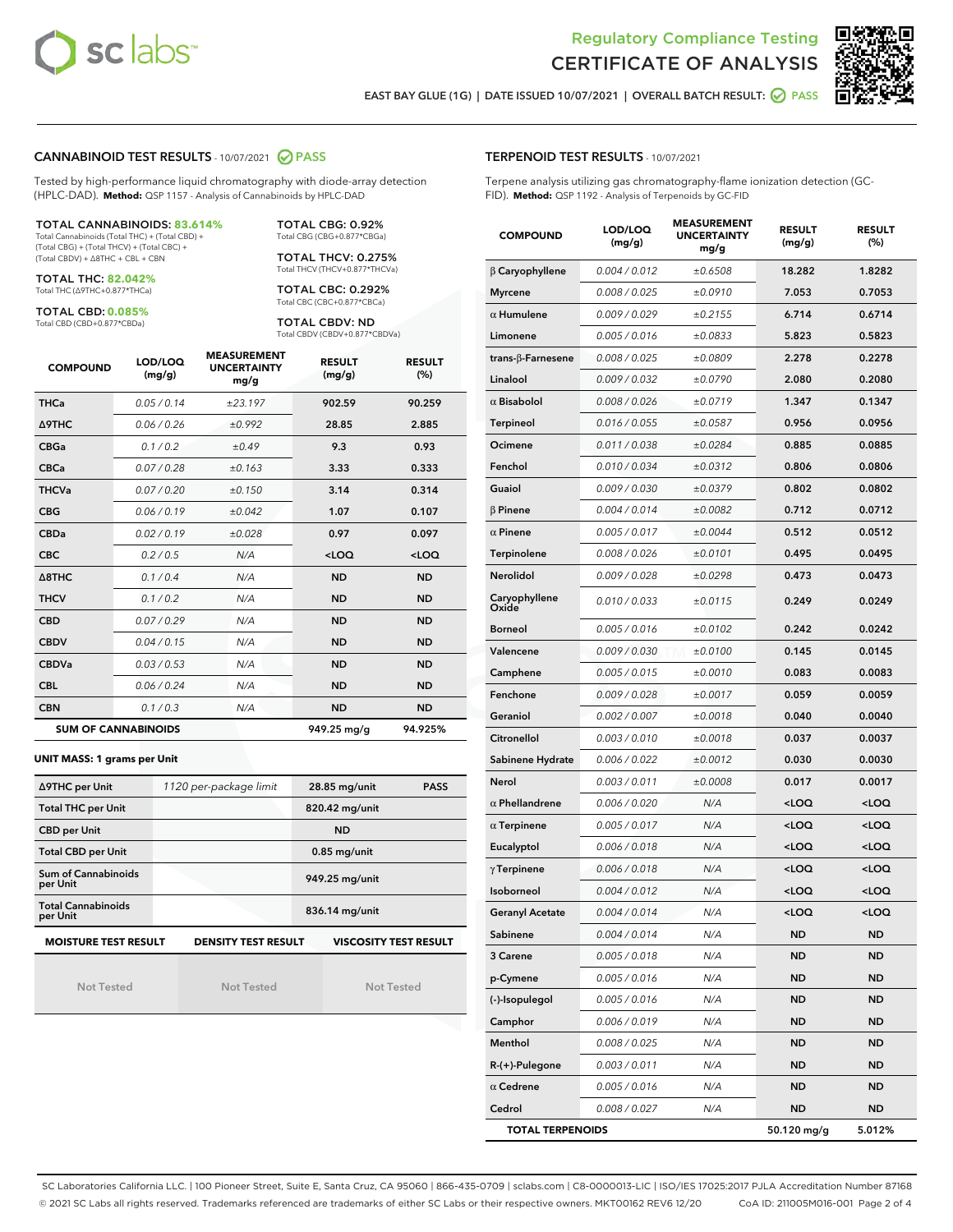



EAST BAY GLUE (1G) | DATE ISSUED 10/07/2021 | OVERALL BATCH RESULT: @ PASS

## CATEGORY 1 PESTICIDE TEST RESULTS - 10/07/2021 2 PASS

Pesticide and plant growth regulator analysis utilizing high-performance liquid chromatography-mass spectrometry (HPLC-MS) or gas chromatography-mass spectrometry (GC-MS). \*GC-MS utilized where indicated. **Method:** QSP 1212 - Analysis of Pesticides and Mycotoxins by LC-MS or QSP 1213 - Analysis of Pesticides by GC-MS

| <b>Aldicarb</b><br>0.03 / 0.08<br><b>ND</b><br>$\ge$ LOD<br>N/A<br><b>PASS</b><br>Carbofuran<br>0.02/0.05<br>$\ge$ LOD<br>N/A<br><b>ND</b><br><b>PASS</b><br>Chlordane*<br>0.03 / 0.08<br><b>ND</b><br>$>$ LOD<br>N/A<br><b>PASS</b><br>0.03/0.10<br><b>ND</b><br><b>PASS</b><br>Chlorfenapyr*<br>$\geq$ LOD<br>N/A<br>0.02 / 0.06<br>N/A<br><b>ND</b><br><b>PASS</b><br>Chlorpyrifos<br>$\geq$ LOD<br>0.02 / 0.07<br>N/A<br><b>ND</b><br><b>PASS</b><br>Coumaphos<br>$>$ LOD<br>Daminozide<br>0.02 / 0.07<br>$\ge$ LOD<br>N/A<br><b>ND</b><br><b>PASS</b><br><b>DDVP</b><br>0.03/0.09<br>$\ge$ LOD<br>N/A<br><b>ND</b><br><b>PASS</b><br>(Dichlorvos)<br>Dimethoate<br><b>ND</b><br><b>PASS</b><br>0.03/0.08<br>$>$ LOD<br>N/A<br>0.03/0.10<br>Ethoprop(hos)<br>$\ge$ LOD<br>N/A<br><b>ND</b><br><b>PASS</b><br>0.02/0.06<br>$\ge$ LOD<br>N/A<br><b>ND</b><br><b>PASS</b><br>Etofenprox<br>Fenoxycarb<br>0.03/0.08<br>$>$ LOD<br>N/A<br><b>ND</b><br><b>PASS</b><br>0.03/0.08<br><b>ND</b><br><b>PASS</b><br>Fipronil<br>$\ge$ LOD<br>N/A<br>Imazalil<br>0.02 / 0.06<br>$>$ LOD<br>N/A<br><b>ND</b><br><b>PASS</b><br>0.02 / 0.07<br>Methiocarb<br>N/A<br><b>ND</b><br>$>$ LOD<br><b>PASS</b><br>Methyl<br>0.03/0.10<br>$\ge$ LOD<br>N/A<br><b>ND</b><br><b>PASS</b><br>parathion<br>0.03/0.09<br>$\ge$ LOD<br>N/A<br><b>ND</b><br><b>PASS</b><br><b>Mevinphos</b><br>Paclobutrazol<br>0.02 / 0.05<br>$\ge$ LOD<br>N/A<br><b>ND</b><br><b>PASS</b><br>0.03/0.09<br>N/A<br>$\ge$ LOD<br><b>ND</b><br><b>PASS</b><br>Propoxur<br>0.03/0.08<br><b>ND</b><br><b>PASS</b><br>Spiroxamine<br>$\ge$ LOD<br>N/A<br><b>PASS</b><br>Thiacloprid<br>0.03/0.10<br>$\ge$ LOD<br>N/A<br><b>ND</b> | <b>COMPOUND</b> | LOD/LOQ<br>$(\mu g/g)$ | <b>ACTION</b><br>LIMIT<br>$(\mu g/g)$ | <b>MEASUREMENT</b><br><b>UNCERTAINTY</b><br>$\mu$ g/g | <b>RESULT</b><br>$(\mu g/g)$ | <b>RESULT</b> |
|--------------------------------------------------------------------------------------------------------------------------------------------------------------------------------------------------------------------------------------------------------------------------------------------------------------------------------------------------------------------------------------------------------------------------------------------------------------------------------------------------------------------------------------------------------------------------------------------------------------------------------------------------------------------------------------------------------------------------------------------------------------------------------------------------------------------------------------------------------------------------------------------------------------------------------------------------------------------------------------------------------------------------------------------------------------------------------------------------------------------------------------------------------------------------------------------------------------------------------------------------------------------------------------------------------------------------------------------------------------------------------------------------------------------------------------------------------------------------------------------------------------------------------------------------------------------------------------------------------------------------------------------------------------------------------------|-----------------|------------------------|---------------------------------------|-------------------------------------------------------|------------------------------|---------------|
|                                                                                                                                                                                                                                                                                                                                                                                                                                                                                                                                                                                                                                                                                                                                                                                                                                                                                                                                                                                                                                                                                                                                                                                                                                                                                                                                                                                                                                                                                                                                                                                                                                                                                      |                 |                        |                                       |                                                       |                              |               |
|                                                                                                                                                                                                                                                                                                                                                                                                                                                                                                                                                                                                                                                                                                                                                                                                                                                                                                                                                                                                                                                                                                                                                                                                                                                                                                                                                                                                                                                                                                                                                                                                                                                                                      |                 |                        |                                       |                                                       |                              |               |
|                                                                                                                                                                                                                                                                                                                                                                                                                                                                                                                                                                                                                                                                                                                                                                                                                                                                                                                                                                                                                                                                                                                                                                                                                                                                                                                                                                                                                                                                                                                                                                                                                                                                                      |                 |                        |                                       |                                                       |                              |               |
|                                                                                                                                                                                                                                                                                                                                                                                                                                                                                                                                                                                                                                                                                                                                                                                                                                                                                                                                                                                                                                                                                                                                                                                                                                                                                                                                                                                                                                                                                                                                                                                                                                                                                      |                 |                        |                                       |                                                       |                              |               |
|                                                                                                                                                                                                                                                                                                                                                                                                                                                                                                                                                                                                                                                                                                                                                                                                                                                                                                                                                                                                                                                                                                                                                                                                                                                                                                                                                                                                                                                                                                                                                                                                                                                                                      |                 |                        |                                       |                                                       |                              |               |
|                                                                                                                                                                                                                                                                                                                                                                                                                                                                                                                                                                                                                                                                                                                                                                                                                                                                                                                                                                                                                                                                                                                                                                                                                                                                                                                                                                                                                                                                                                                                                                                                                                                                                      |                 |                        |                                       |                                                       |                              |               |
|                                                                                                                                                                                                                                                                                                                                                                                                                                                                                                                                                                                                                                                                                                                                                                                                                                                                                                                                                                                                                                                                                                                                                                                                                                                                                                                                                                                                                                                                                                                                                                                                                                                                                      |                 |                        |                                       |                                                       |                              |               |
|                                                                                                                                                                                                                                                                                                                                                                                                                                                                                                                                                                                                                                                                                                                                                                                                                                                                                                                                                                                                                                                                                                                                                                                                                                                                                                                                                                                                                                                                                                                                                                                                                                                                                      |                 |                        |                                       |                                                       |                              |               |
|                                                                                                                                                                                                                                                                                                                                                                                                                                                                                                                                                                                                                                                                                                                                                                                                                                                                                                                                                                                                                                                                                                                                                                                                                                                                                                                                                                                                                                                                                                                                                                                                                                                                                      |                 |                        |                                       |                                                       |                              |               |
|                                                                                                                                                                                                                                                                                                                                                                                                                                                                                                                                                                                                                                                                                                                                                                                                                                                                                                                                                                                                                                                                                                                                                                                                                                                                                                                                                                                                                                                                                                                                                                                                                                                                                      |                 |                        |                                       |                                                       |                              |               |
|                                                                                                                                                                                                                                                                                                                                                                                                                                                                                                                                                                                                                                                                                                                                                                                                                                                                                                                                                                                                                                                                                                                                                                                                                                                                                                                                                                                                                                                                                                                                                                                                                                                                                      |                 |                        |                                       |                                                       |                              |               |
|                                                                                                                                                                                                                                                                                                                                                                                                                                                                                                                                                                                                                                                                                                                                                                                                                                                                                                                                                                                                                                                                                                                                                                                                                                                                                                                                                                                                                                                                                                                                                                                                                                                                                      |                 |                        |                                       |                                                       |                              |               |
|                                                                                                                                                                                                                                                                                                                                                                                                                                                                                                                                                                                                                                                                                                                                                                                                                                                                                                                                                                                                                                                                                                                                                                                                                                                                                                                                                                                                                                                                                                                                                                                                                                                                                      |                 |                        |                                       |                                                       |                              |               |
|                                                                                                                                                                                                                                                                                                                                                                                                                                                                                                                                                                                                                                                                                                                                                                                                                                                                                                                                                                                                                                                                                                                                                                                                                                                                                                                                                                                                                                                                                                                                                                                                                                                                                      |                 |                        |                                       |                                                       |                              |               |
|                                                                                                                                                                                                                                                                                                                                                                                                                                                                                                                                                                                                                                                                                                                                                                                                                                                                                                                                                                                                                                                                                                                                                                                                                                                                                                                                                                                                                                                                                                                                                                                                                                                                                      |                 |                        |                                       |                                                       |                              |               |
|                                                                                                                                                                                                                                                                                                                                                                                                                                                                                                                                                                                                                                                                                                                                                                                                                                                                                                                                                                                                                                                                                                                                                                                                                                                                                                                                                                                                                                                                                                                                                                                                                                                                                      |                 |                        |                                       |                                                       |                              |               |
|                                                                                                                                                                                                                                                                                                                                                                                                                                                                                                                                                                                                                                                                                                                                                                                                                                                                                                                                                                                                                                                                                                                                                                                                                                                                                                                                                                                                                                                                                                                                                                                                                                                                                      |                 |                        |                                       |                                                       |                              |               |
|                                                                                                                                                                                                                                                                                                                                                                                                                                                                                                                                                                                                                                                                                                                                                                                                                                                                                                                                                                                                                                                                                                                                                                                                                                                                                                                                                                                                                                                                                                                                                                                                                                                                                      |                 |                        |                                       |                                                       |                              |               |
|                                                                                                                                                                                                                                                                                                                                                                                                                                                                                                                                                                                                                                                                                                                                                                                                                                                                                                                                                                                                                                                                                                                                                                                                                                                                                                                                                                                                                                                                                                                                                                                                                                                                                      |                 |                        |                                       |                                                       |                              |               |
|                                                                                                                                                                                                                                                                                                                                                                                                                                                                                                                                                                                                                                                                                                                                                                                                                                                                                                                                                                                                                                                                                                                                                                                                                                                                                                                                                                                                                                                                                                                                                                                                                                                                                      |                 |                        |                                       |                                                       |                              |               |
|                                                                                                                                                                                                                                                                                                                                                                                                                                                                                                                                                                                                                                                                                                                                                                                                                                                                                                                                                                                                                                                                                                                                                                                                                                                                                                                                                                                                                                                                                                                                                                                                                                                                                      |                 |                        |                                       |                                                       |                              |               |

#### CATEGORY 2 PESTICIDE TEST RESULTS - 10/07/2021 @ PASS

| <b>COMPOUND</b>          | LOD/LOO<br>$(\mu g/g)$ | <b>ACTION</b><br>LIMIT<br>$(\mu g/g)$ | <b>MEASUREMENT</b><br><b>UNCERTAINTY</b><br>µg/g | <b>RESULT</b><br>$(\mu g/g)$ | <b>RESULT</b> |  |
|--------------------------|------------------------|---------------------------------------|--------------------------------------------------|------------------------------|---------------|--|
| Abamectin                | 0.03/0.10              | 0.1                                   | N/A                                              | <b>ND</b>                    | <b>PASS</b>   |  |
| Acephate                 | 0.02/0.07              | 0.1                                   | N/A                                              | <b>ND</b>                    | <b>PASS</b>   |  |
| Acequinocyl              | 0.02/0.07              | 0.1                                   | N/A                                              | <b>ND</b>                    | <b>PASS</b>   |  |
| Acetamiprid              | 0.02 / 0.05            | 0.1                                   | N/A                                              | <b>ND</b>                    | <b>PASS</b>   |  |
| Azoxystrobin             | 0.02/0.07              | 0.1                                   | N/A                                              | <b>ND</b>                    | <b>PASS</b>   |  |
| <b>Bifenazate</b>        | 0.01 / 0.04            | 0.1                                   | N/A                                              | <b>ND</b>                    | <b>PASS</b>   |  |
| <b>Bifenthrin</b>        | 0.02 / 0.05            | 3                                     | N/A                                              | <b>ND</b>                    | <b>PASS</b>   |  |
| <b>Boscalid</b>          | 0.03/0.09              | 0.1                                   | N/A                                              | <b>ND</b>                    | <b>PASS</b>   |  |
| Captan                   | 0.19/0.57              | 0.7                                   | N/A                                              | <b>ND</b>                    | <b>PASS</b>   |  |
| Carbaryl                 | 0.02/0.06              | 0.5                                   | N/A                                              | <b>ND</b>                    | <b>PASS</b>   |  |
| Chlorantranilip-<br>role | 0.04/0.12              | 10                                    | N/A                                              | <b>ND</b>                    | <b>PASS</b>   |  |
| Clofentezine             | 0.03/0.09              | 0.1                                   | N/A                                              | <b>ND</b>                    | <b>PASS</b>   |  |

## CATEGORY 2 PESTICIDE TEST RESULTS - 10/07/2021 continued

| <b>COMPOUND</b>               | LOD/LOQ<br>(µg/g) | <b>ACTION</b><br><b>LIMIT</b><br>$(\mu g/g)$ | <b>MEASUREMENT</b><br><b>UNCERTAINTY</b><br>µg/g | <b>RESULT</b><br>(µg/g) | <b>RESULT</b> |
|-------------------------------|-------------------|----------------------------------------------|--------------------------------------------------|-------------------------|---------------|
| Cyfluthrin                    | 0.12 / 0.38       | $\overline{c}$                               | N/A                                              | ND                      | <b>PASS</b>   |
| Cypermethrin                  | 0.11 / 0.32       | $\mathcal{I}$                                | N/A                                              | ND                      | <b>PASS</b>   |
| Diazinon                      | 0.02 / 0.05       | 0.1                                          | N/A                                              | <b>ND</b>               | <b>PASS</b>   |
| Dimethomorph                  | 0.03 / 0.09       | $\overline{c}$                               | N/A                                              | ND                      | <b>PASS</b>   |
| Etoxazole                     | 0.02 / 0.06       | 0.1                                          | N/A                                              | ND                      | <b>PASS</b>   |
| Fenhexamid                    | 0.03 / 0.09       | 0.1                                          | N/A                                              | <b>ND</b>               | <b>PASS</b>   |
| Fenpyroximate                 | 0.02 / 0.06       | 0.1                                          | N/A                                              | ND                      | <b>PASS</b>   |
| Flonicamid                    | 0.03 / 0.10       | 0.1                                          | N/A                                              | ND                      | <b>PASS</b>   |
| Fludioxonil                   | 0.03 / 0.10       | 0.1                                          | N/A                                              | ND                      | <b>PASS</b>   |
| Hexythiazox                   | 0.02 / 0.07       | 0.1                                          | N/A                                              | ND                      | <b>PASS</b>   |
| Imidacloprid                  | 0.04 / 0.11       | 5                                            | N/A                                              | ND                      | <b>PASS</b>   |
| Kresoxim-methyl               | 0.02 / 0.07       | 0.1                                          | N/A                                              | ND                      | <b>PASS</b>   |
| <b>Malathion</b>              | 0.03 / 0.09       | 0.5                                          | N/A                                              | ND                      | <b>PASS</b>   |
| Metalaxyl                     | 0.02 / 0.07       | $\overline{c}$                               | N/A                                              | ND                      | <b>PASS</b>   |
| Methomyl                      | 0.03 / 0.10       | 1                                            | N/A                                              | <b>ND</b>               | <b>PASS</b>   |
| Myclobutanil                  | 0.03 / 0.09       | 0.1                                          | N/A                                              | ND                      | <b>PASS</b>   |
| Naled                         | 0.02 / 0.07       | 0.1                                          | N/A                                              | ND                      | <b>PASS</b>   |
| Oxamyl                        | 0.04 / 0.11       | 0.5                                          | N/A                                              | ND                      | <b>PASS</b>   |
| Pentachloronitro-<br>benzene* | 0.03 / 0.09       | 0.1                                          | N/A                                              | ND                      | <b>PASS</b>   |
| Permethrin                    | 0.04 / 0.12       | 0.5                                          | N/A                                              | ND                      | <b>PASS</b>   |
| Phosmet                       | 0.03 / 0.10       | 0.1                                          | N/A                                              | ND                      | <b>PASS</b>   |
| Piperonylbu-<br>toxide        | 0.02 / 0.07       | 3                                            | N/A                                              | ND                      | <b>PASS</b>   |
| Prallethrin                   | 0.03 / 0.08       | 0.1                                          | N/A                                              | ND                      | <b>PASS</b>   |
| Propiconazole                 | 0.02 / 0.07       | 0.1                                          | N/A                                              | ND                      | <b>PASS</b>   |
| Pyrethrins                    | 0.04 / 0.12       | 0.5                                          | N/A                                              | ND                      | <b>PASS</b>   |
| Pyridaben                     | 0.02 / 0.07       | 0.1                                          | N/A                                              | ND                      | <b>PASS</b>   |
| Spinetoram                    | 0.02 / 0.07       | 0.1                                          | N/A                                              | ND                      | <b>PASS</b>   |
| Spinosad                      | 0.02 / 0.07       | 0.1                                          | N/A                                              | ND                      | <b>PASS</b>   |
| Spiromesifen                  | 0.02 / 0.05       | 0.1                                          | N/A                                              | <b>ND</b>               | <b>PASS</b>   |
| Spirotetramat                 | 0.02 / 0.06       | 0.1                                          | N/A                                              | ND                      | <b>PASS</b>   |
| Tebuconazole                  | 0.02 / 0.07       | 0.1                                          | N/A                                              | ND                      | <b>PASS</b>   |
| Thiamethoxam                  | 0.03 / 0.10       | 5                                            | N/A                                              | ND                      | <b>PASS</b>   |
| Trifloxystrobin               | 0.03 / 0.08       | 0.1                                          | N/A                                              | <b>ND</b>               | <b>PASS</b>   |

SC Laboratories California LLC. | 100 Pioneer Street, Suite E, Santa Cruz, CA 95060 | 866-435-0709 | sclabs.com | C8-0000013-LIC | ISO/IES 17025:2017 PJLA Accreditation Number 87168 © 2021 SC Labs all rights reserved. Trademarks referenced are trademarks of either SC Labs or their respective owners. MKT00162 REV6 12/20 CoA ID: 211005M016-001 Page 3 of 4